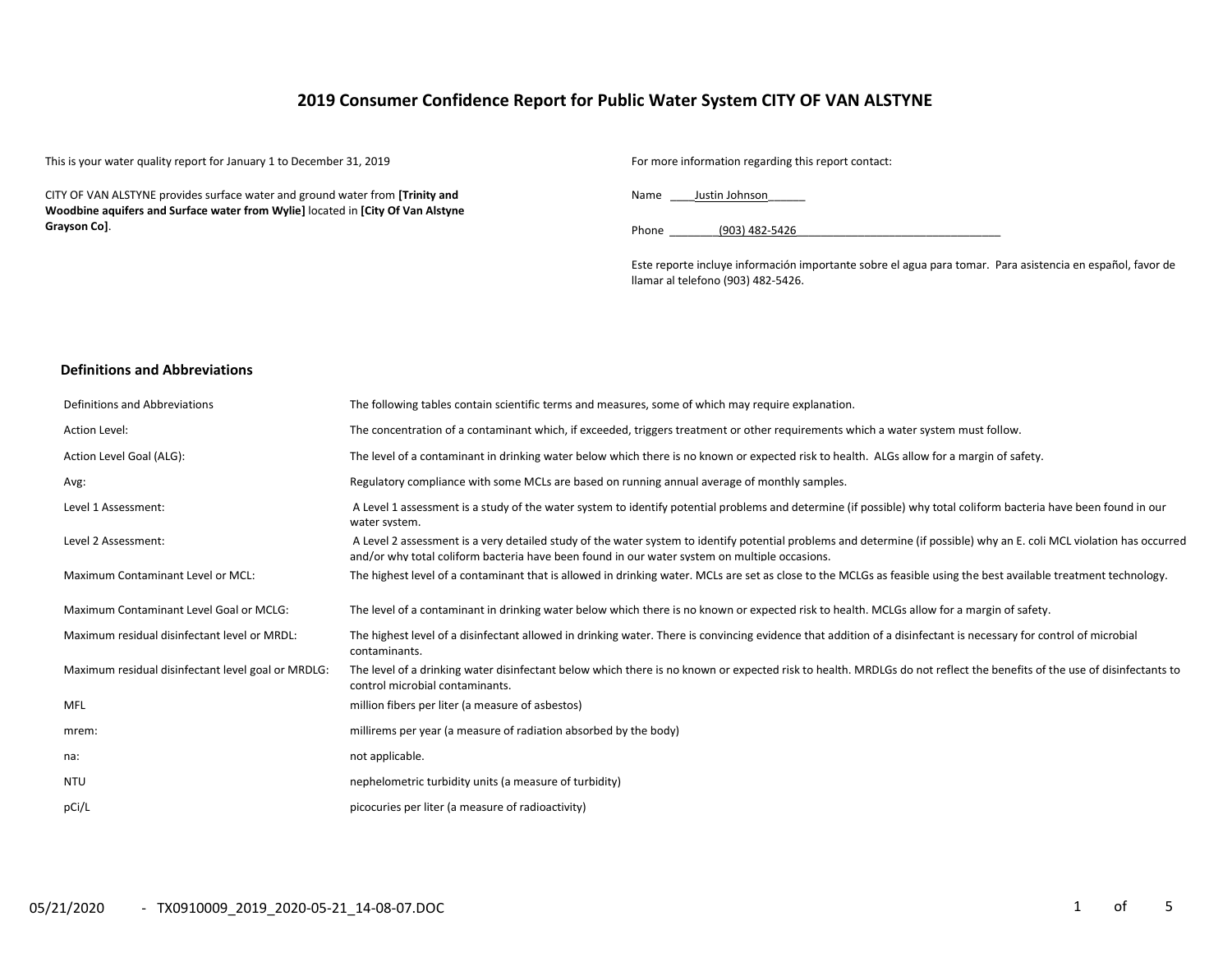#### **Definitions and Abbreviations**

| ppb:                       | micrograms per liter or parts per billion - or one ounce in 7,350,000 gallons of water. |
|----------------------------|-----------------------------------------------------------------------------------------|
| ppm:                       | milligrams per liter or parts per million - or one ounce in 7,350 gallons of water.     |
| ppq                        | parts per quadrillion, or picograms per liter (pg/L)                                    |
| ppt                        | parts per trillion, or nanograms per liter (ng/L)                                       |
| Treatment Technique or TT: | A required process intended to reduce the level of a contaminant in drinking water.     |

### **Information about your Drinking Water**

The sources of drinking water (both tap water and bottled water) include rivers, lakes, streams, ponds, reservoirs, springs, and wells. As water travels over the surface of the land or through the ground, it dissolves naturally-occurring minerals and, in some cases, radioactive material, and can pick up substances resulting from the presence of animals or from human activity.

Drinking water, including bottled water, may reasonably be expected to contain at least small amounts of some contaminants. The presence of contaminants does not necessarily indicate that water poses a health risk. More information about contaminants and potential health effects can be obtained by calling the EPAs Safe Drinking Water Hotline at (800) 426-4791.

Contaminants that may be present in source water include:

- Microbial contaminants, such as viruses and bacteria, which may come from sewage treatment plants, septic systems, agricultural livestock operations, and wildlife.

- Inorganic contaminants, such as salts and metals, which can be naturally-occurring or result from urban storm water runoff, industrial or domestic wastewater discharges, oil and gas production, mining, or farming.

- Pesticides and herbicides, which may come from a variety of sources such as agriculture, urban storm water runoff, and residential uses.

- Organic chemical contaminants, including synthetic and volatile organic chemicals, which are by-products of industrial processes and petroleum production, and can also come from gas stations, urban storm water runoff, and septic systems.

- Radioactive contaminants, which can be naturally-occurring or be the result of oil and gas production and mining activities.

In order to ensure that tap water is safe to drink, EPA prescribes regulations which limit the amount of certain contaminants in water provided by public water systems. FDA regulations establish limits for contaminants in bottled water which must provide the same protection for public health.

Contaminants may be found in drinking water that may cause taste, color, or odor problems. These types of problems are not necessarily causes for health concerns. For more information on taste, odor, or color of drinking water, please contact the system's business office.

You may be more vulnerable than the general population to certain microbial contaminants, such as Cryptosporidium, in drinking water. Infants, some elderly, or immunocompromised persons such as those undergoing chemotherapy for cancer; persons who have undergone organ transplants; those who are undergoing treatment with steroids; and people with HIV/AIDS or other immune system disorders, can be particularly at risk from infections. You should seek advice about drinking water from your physician or health care providers. Additional guidelines on appropriate means to lessen the risk of infection by Cryptosporidium are available from the Safe Drinking Water Hotline (800-426-4791).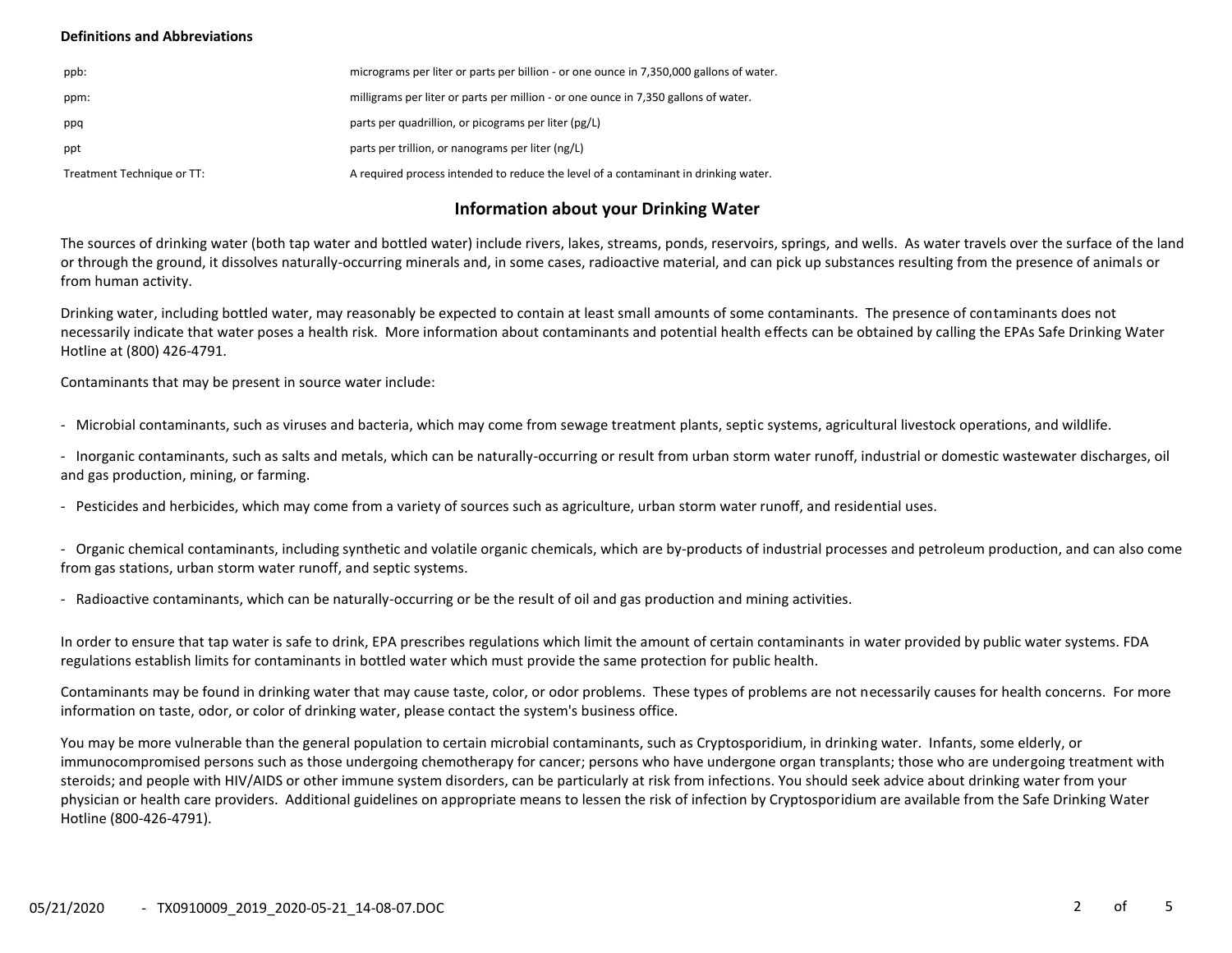If present, elevated levels of lead can cause serious health problems, especially for pregnant women and young children. Lead in drinking water is primarily from materials and components associated with service lines and home plumbing. We are responsible for providing high quality drinking water, but we cannot control the variety of materials used in plumbing components. When your water has been sitting for several hours, you can minimize the potential for lead exposure by flushing your tap for 30 seconds to 2 minutes before using water for drinking or cooking. If you are concerned about lead in your water, you may wish to have your water tested. Information on lead in drinking water, testing methods, and steps you can take to minimize exposure is available from the Safe Drinking Water Hotline or at http://www.epa.gov/safewater/lead.

#### **Information about Source Water**

CITY OF VAN ALSTYNE purchases water from GREATER TEXOMA UTILITY AUTHORITY. GREATER TEXOMA UTILITY AUTHORITY provides purchase surface water from **[insert source name of aquifer, reservoir, and/or river]** located in **[insert name of County or City]**.

'[insert a table containing any contaminant that was detected in the provider's water for this calendar year, unless that contaminant has been separately monitored in your water system (i.e. TTHM, HAA5, Lead and **Copper, Coliforms)].**'

'TCEQ completed an assessment of your source water, and results indicate that some of our sources are susceptible to certain contaminants. The sampling requirements for your water system is based on this susceptibility and previous sample data. Any detections of these contaminants will be found in this Consumer Confidence Report. For more information on source water assessments and protection efforts at our system contact **[insert water system contact][insert phone number]**'

| <b>Lead and Copper</b> | Date Sampled | <b>MCLG</b> | <b>Action Level (AL)</b> | 90th Percentile | # Sites Over AL | <b>Units</b> | <b>Violation</b> | <b>Likely Source of Contamination</b>                                                                               |
|------------------------|--------------|-------------|--------------------------|-----------------|-----------------|--------------|------------------|---------------------------------------------------------------------------------------------------------------------|
| <b>Copper</b>          | 2019         | 1.3         |                          | 0.204           |                 | ppm          |                  | Erosion of natural deposits; Leaching from wood<br>preservatives; Corrosion of household plumbing<br><b>Cyctame</b> |

## **2019 Water Quality Test Results**

| Disinfection By-Products | <b>Collection Date</b> | Highest Level<br><b>Detected</b> | <b>Range of Individual</b><br>Samples | <b>MCLG</b> | MC | Units | <b>Violation</b> | <b>Likely Source of Contamination</b> |
|--------------------------|------------------------|----------------------------------|---------------------------------------|-------------|----|-------|------------------|---------------------------------------|
|                          |                        |                                  |                                       |             |    |       |                  |                                       |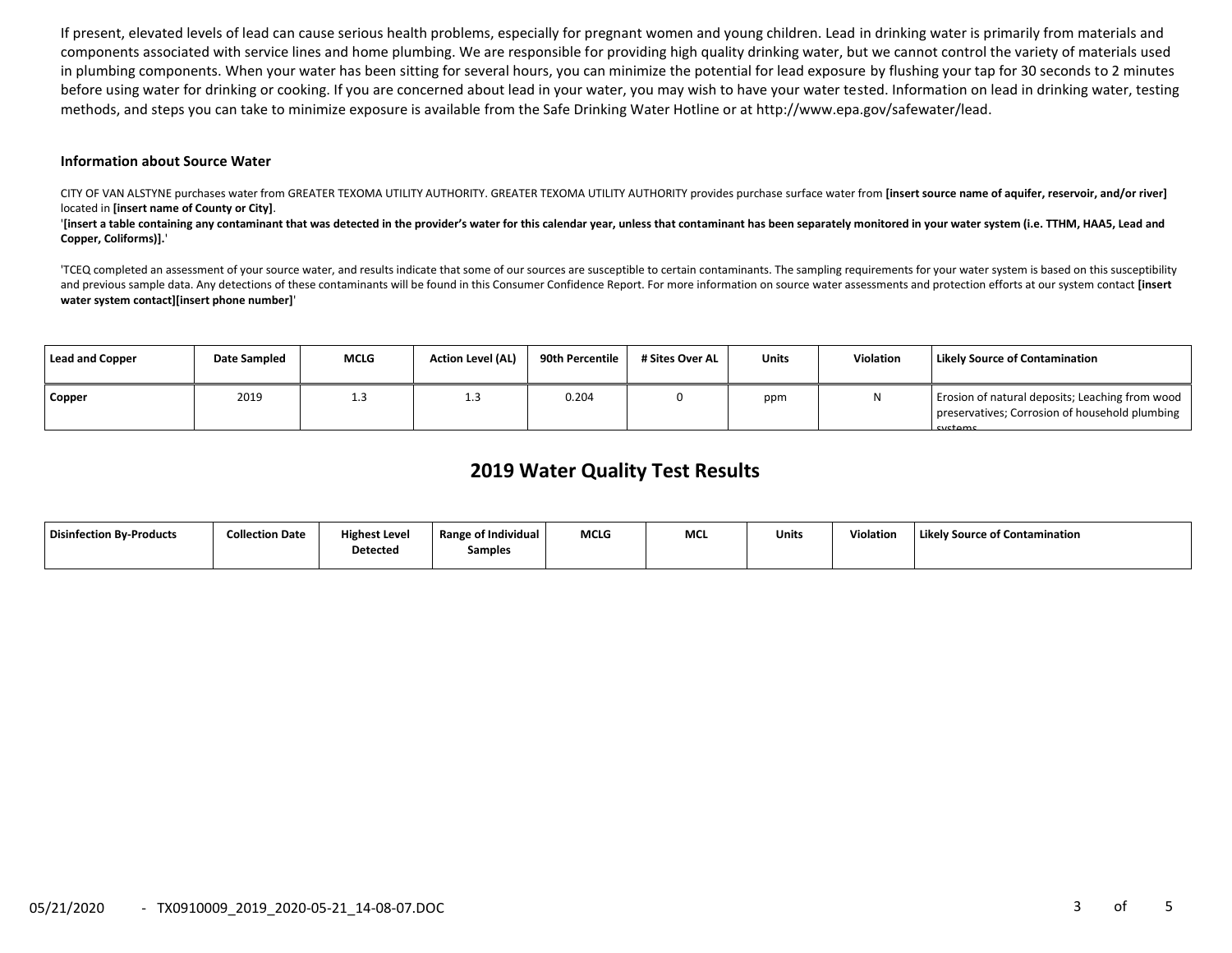| Haloacetic Acids (HAA5) | 2019 | ັ | $\sim$<br>27.4 | .<br>No goal for the<br>total | $-1$<br>60 | ppb | By-product of drinking water disinfection. |
|-------------------------|------|---|----------------|-------------------------------|------------|-----|--------------------------------------------|
|                         |      |   |                |                               |            |     |                                            |

'\* The value in the Highest Level or Average Detected column is the highest average of all HAA5 sample results collected at a location over a year'

| Total Trihalomethanes (TTHM) | 2019 | $\sim$<br>$\sim$ $-$<br>$-41.4$<br>ن. ا د | .<br>No goal for the | 80 | ppt | .<br>By-product of drinking water disinfection. |
|------------------------------|------|-------------------------------------------|----------------------|----|-----|-------------------------------------------------|
|                              |      |                                           | total                |    |     |                                                 |

'\* The value in the Highest Level or Average Detected column is the highest average of all TTHM sample results collected at a location over a year'

| <b>Inorganic Contaminants</b>  | <b>Collection Date</b> | <b>Highest Level</b><br><b>Detected</b> | Range of Individual<br><b>Samples</b> | MCLG | <b>MCL</b> | <b>Units</b> | Violation | <b>Likely Source of Contamination</b>                                                                                            |
|--------------------------------|------------------------|-----------------------------------------|---------------------------------------|------|------------|--------------|-----------|----------------------------------------------------------------------------------------------------------------------------------|
| <b>Barium</b>                  | 2019                   | 0.014                                   | $0.002 - 0.014$                       |      |            | ppm          | N         | Discharge of drilling wastes; Discharge from metal<br>refineries; Erosion of natural deposits.                                   |
| Chromium                       | 2019                   | 4.3                                     | $2.4 - 4.3$                           | 100  | 100        | ppb          | N         | Discharge from steel and pulp mills; Erosion of<br>natural deposits.                                                             |
| <b>Fluoride</b>                | 10/15/2018             | 1.69                                    | $1.69 - 1.69$                         |      | 4.0        | ppm          | N         | Erosion of natural deposits; Water additive which<br>promotes strong teeth; Discharge from fertilizer and<br>aluminum factories. |
| Nitrate [measured as Nitrogen] | 2019                   |                                         | $0.0357 - 1.08$                       | 10   | 10         | ppm          | N         | Runoff from fertilizer use; Leaching from septic tanks,<br>sewage; Erosion of natural deposits.                                  |

| <b>Radioactive Contaminants</b> | <b>Collection Date</b> | <b>Highest Level</b><br>Detected | <b>Range of Individual</b><br><b>Samples</b> | <b>MCLG</b> | <b>MCL</b> | Units | Violation | <b>Likely Source of Contamination</b> |
|---------------------------------|------------------------|----------------------------------|----------------------------------------------|-------------|------------|-------|-----------|---------------------------------------|
| Combined Radium 226/228         | 10/15/2018             | 1.5                              | $1.5 - 1.5$                                  |             |            | pCi/L |           | Erosion of natural deposits.          |

#### **Disinfectant Residual**

' **A blank disinfectant residual table has been added to the CCR template, you will need to add data to the fields. Your data can be taken off the Disinfectant Level Quarterly Operating Reports (DLQOR).**'

| Disinfectant Residual | Year | <b>Average Level</b> | <b>Range of Levels</b><br><b>Detected</b> | <b>MRDL</b> | MRDLG | <b>Unit of Measure</b> | Violation (Y/N) | Source in Drinking Water                 |
|-----------------------|------|----------------------|-------------------------------------------|-------------|-------|------------------------|-----------------|------------------------------------------|
| Chlorine              | 2019 |                      | $0.99 - 1$<br>1.45                        |             |       | <b>PPM</b>             | M               | Water additive used to control microbes. |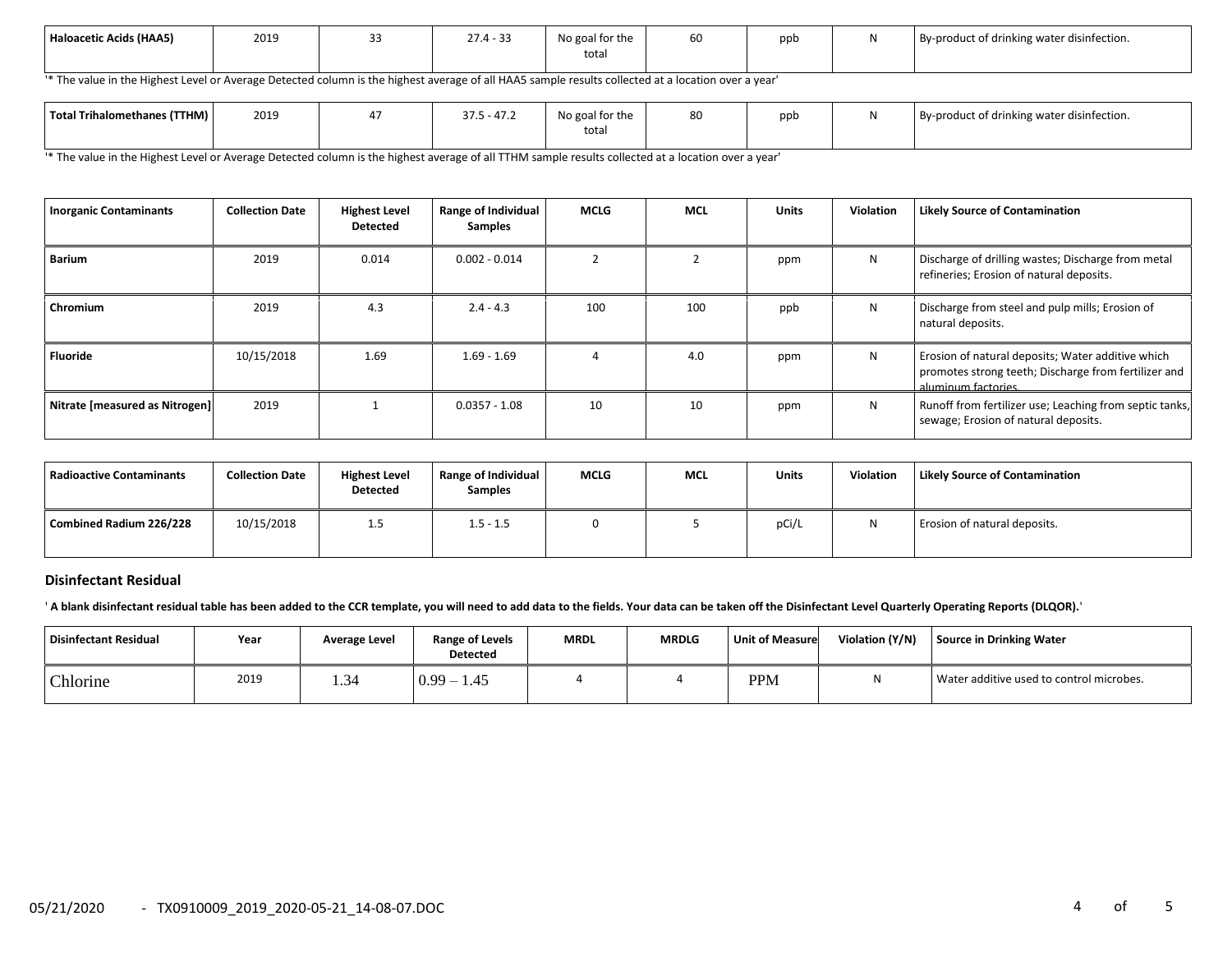### **Violations**

| <b>Lead and Copper Rule</b>                                                                                                                                                                                                                                      |                        |                      |                                                                                                                                                                                                                                |  |  |  |  |  |  |
|------------------------------------------------------------------------------------------------------------------------------------------------------------------------------------------------------------------------------------------------------------------|------------------------|----------------------|--------------------------------------------------------------------------------------------------------------------------------------------------------------------------------------------------------------------------------|--|--|--|--|--|--|
| The Lead and Copper Rule protects public health by minimizing lead and copper levels in drinking water, primarily by reducing water corrosivity. Lead and copper enter drinking water mainly from corrosion of lead and copper<br>containing plumbing materials. |                        |                      |                                                                                                                                                                                                                                |  |  |  |  |  |  |
| <b>Violation Type</b>                                                                                                                                                                                                                                            | <b>Violation Begin</b> | <b>Violation End</b> | <b>Violation Explanation</b>                                                                                                                                                                                                   |  |  |  |  |  |  |
| LEAD CONSUMER NOTICE (LCR)                                                                                                                                                                                                                                       | 09/29/2018             | 01/29/2019           | We failed to provide the results of lead tap water monitoring to the consumers at the location water was tested. These were<br>supposed to be provided no later than 30 days after learning the results.                       |  |  |  |  |  |  |
| <b>Public Notification Rule</b>                                                                                                                                                                                                                                  |                        |                      |                                                                                                                                                                                                                                |  |  |  |  |  |  |
| (e.g., a boil water emergency).                                                                                                                                                                                                                                  |                        |                      | The Public Notification Rule helps to ensure that consumers will always know if there is a problem with their drinking water. These notices immediately alert consumers if there is a serious problem with their drinking wate |  |  |  |  |  |  |

| $1 - 8$<br><b>Violation Type</b>       | <b>Violation Begin</b> | <b>Violation End</b> | l Violation Explanation                                                                                                |
|----------------------------------------|------------------------|----------------------|------------------------------------------------------------------------------------------------------------------------|
| PUBLIC NOTICE RULE LINKED TO VIOLATION | 01/04/2018             | 06/12/2019           | We failed to adequately notify you, our drinking water consumers, about a violation of the drinking water regulations. |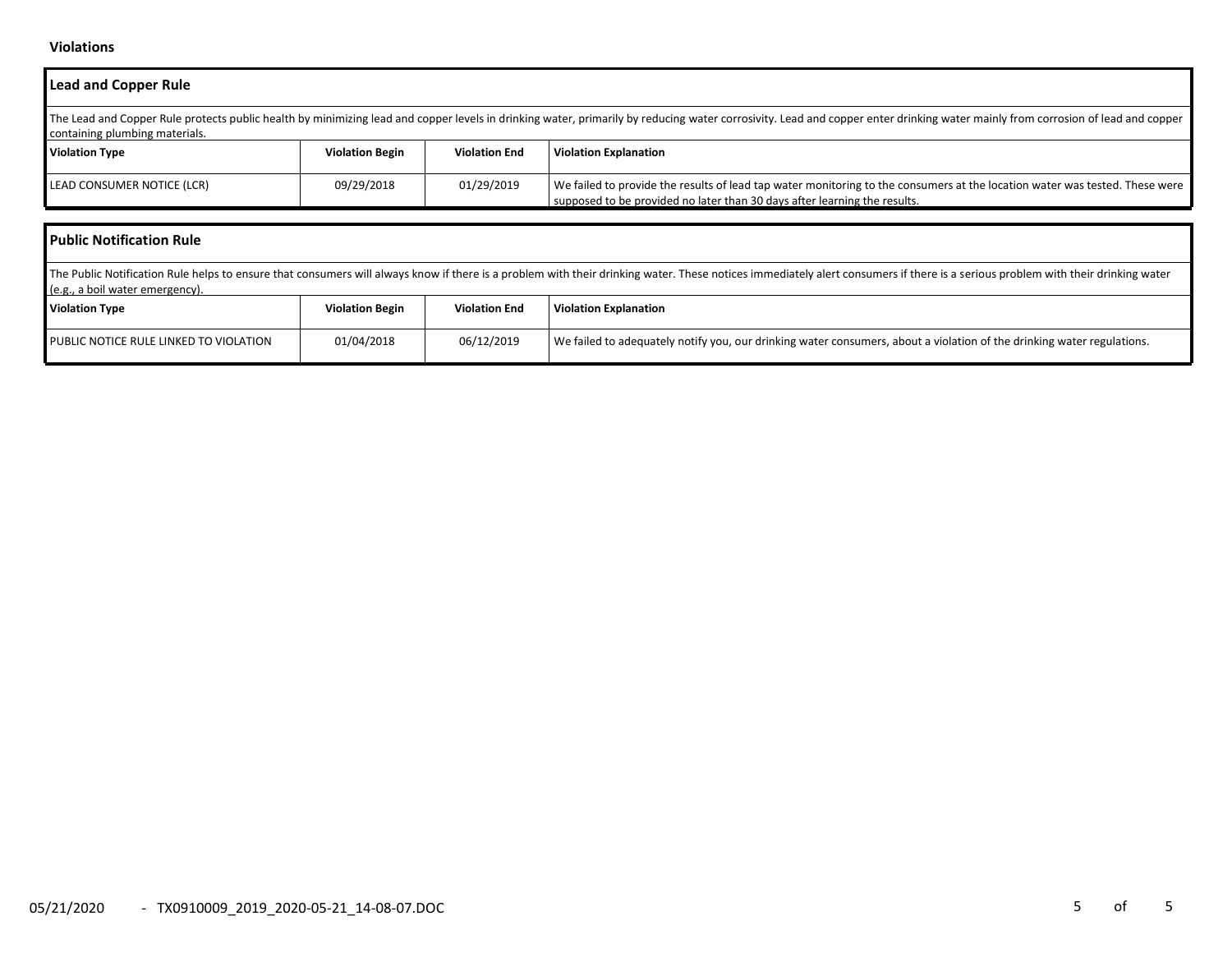# NTMWD Wylie Water Treatment Plants Water Quality Data for Year 2019

|                                                                                                                                                                                                                                                                                                                                                                                                         |                        |                                                                                        |                                                | <b>Coliform Bacteria</b>                                                      |                |                                                                                                  |           |                                                                                                                                            |  |
|---------------------------------------------------------------------------------------------------------------------------------------------------------------------------------------------------------------------------------------------------------------------------------------------------------------------------------------------------------------------------------------------------------|------------------------|----------------------------------------------------------------------------------------|------------------------------------------------|-------------------------------------------------------------------------------|----------------|--------------------------------------------------------------------------------------------------|-----------|--------------------------------------------------------------------------------------------------------------------------------------------|--|
| <b>Maximum Contaminant</b><br><b>Level Goal</b><br>O                                                                                                                                                                                                                                                                                                                                                    |                        | <b>Total Coliform Maximum</b><br><b>Contaminant Level</b><br>1 positive monthly sample | <b>Highest No. of Positive</b><br><b>Cust#</b> | ecal Coliform<br>or<br>E. Coli<br>Maximum<br>Contaminant<br>Level<br>$\Omega$ |                | <b>Total No. of Positive</b><br>E. Coli or Fecal<br>Violation<br><b>Coliform Samples</b><br>Cust |           | <b>Likely Source of Contamination</b><br>Naturally present in the environment.                                                             |  |
| NOTE: Reported monthly tests found no fecal coliform bacteria. Coliforms are bacteria that are naturally present in the environment and are used as an indicator that other,<br>potentially harmful, bacteria may be present.                                                                                                                                                                           |                        |                                                                                        |                                                |                                                                               |                |                                                                                                  |           |                                                                                                                                            |  |
|                                                                                                                                                                                                                                                                                                                                                                                                         |                        |                                                                                        |                                                | <b>Requlated Contaminants</b>                                                 |                |                                                                                                  |           |                                                                                                                                            |  |
| <b>Disinfectants and</b><br><b>Disinfection By-Products</b>                                                                                                                                                                                                                                                                                                                                             | <b>Collection Date</b> | <b>Highest Level</b><br><b>Detected</b>                                                | <b>Range of Levels Detected</b>                | <b>MCLG</b>                                                                   | <b>MCL</b>     | <b>Units</b>                                                                                     | Violation | <b>Likely Source of Contamination</b>                                                                                                      |  |
| Total Haloacetic Acids (HAA5)                                                                                                                                                                                                                                                                                                                                                                           | 2019                   | <b>CUST#</b>                                                                           | <b>CUST#</b>                                   | No goal for<br>the total                                                      | 60             | ppb                                                                                              |           | By-product of drinking water disinfection.                                                                                                 |  |
| Total Trihalomethanes (TTHM)                                                                                                                                                                                                                                                                                                                                                                            | 2019                   | <b>CUST#</b>                                                                           | <b>CUST#</b>                                   | No goal for<br>the total                                                      | 80             | ppb                                                                                              |           | By-product of drinking water disinfection.                                                                                                 |  |
| Bromate                                                                                                                                                                                                                                                                                                                                                                                                 | 2019                   | 6.3                                                                                    | $5.2 - 6.3$                                    | 5                                                                             | 10             | ppb                                                                                              | No        | By-product of drinking water ozonation.                                                                                                    |  |
| NOTE: Not all sample results may have been used for calculating the Highest Level Detected because some results may be part of an evaluation to determine where compliance<br>sampling should occur in the future. TCEQ only requires one sample annually for compliance testing                                                                                                                        |                        |                                                                                        |                                                |                                                                               |                |                                                                                                  |           |                                                                                                                                            |  |
| <b>Inorganic Contaminants</b>                                                                                                                                                                                                                                                                                                                                                                           | <b>Collection Date</b> | <b>Highest Level</b><br><b>Detected</b>                                                | <b>Range of Levels Detected</b>                | <b>MCLG</b>                                                                   | <b>MCL</b>     | <b>Units</b>                                                                                     | Violation | <b>Likely Source of Contamination</b>                                                                                                      |  |
| Antimony                                                                                                                                                                                                                                                                                                                                                                                                | 2019                   | evels lower than<br>detect level                                                       | $0 - 0$                                        | 6                                                                             | 6              | ppb                                                                                              | No        | Discharge from petroleum refineries; fire retardants; ceramics;<br>electronics; solder; and test addition.                                 |  |
| Arsenic                                                                                                                                                                                                                                                                                                                                                                                                 | 2019                   | Levels lower than<br>detect level                                                      | $0 - 0$                                        | 0                                                                             | 10             | ppb                                                                                              | No        | Erosion of natural deposits; runoff from orchards; runoff from<br>glass and electronics production wastes.                                 |  |
| Barium                                                                                                                                                                                                                                                                                                                                                                                                  | 2019                   | 0.044                                                                                  | $0.043 - 0.044$                                | $\overline{2}$                                                                | $\overline{2}$ | ppm                                                                                              | No        | Discharge of drilling wastes; discharge from metal refineries;<br>erosion of natural deposits.                                             |  |
| Beryllium                                                                                                                                                                                                                                                                                                                                                                                               | 2019                   | Levels lower than<br>detect level                                                      | $0 - 0$                                        | 4                                                                             | 4              | ppb                                                                                              | No        | Discharge from metal refineries and coal-burning factories;<br>discharge from electrical, aerospace, and defense industries.               |  |
| Cadmium                                                                                                                                                                                                                                                                                                                                                                                                 | 2019                   | Levels lower than<br>detect level                                                      | $0 - 0$                                        | 5                                                                             | 5              | ppb                                                                                              | No        | Corrosion of galvanized pipes; erosion of natural deposits;<br>discharge from metal refineries; runoff from waste batteries and<br>paints. |  |
| Chromium                                                                                                                                                                                                                                                                                                                                                                                                | 2019                   | Levels lower than<br>detect level                                                      | $0 - 0$                                        | 100                                                                           | 100            | ppb                                                                                              | No        | Discharge from steel and pulp mills; erosion of natural deposits.                                                                          |  |
| Fluoride                                                                                                                                                                                                                                                                                                                                                                                                | 2019                   | 0.230                                                                                  | $0.215 - 0.230$                                | $\overline{4}$                                                                | 4              | ppm                                                                                              | No        | Erosion of natural deposits; water additive which promotes<br>strong teeth; discharge from fertilizer and aluminum factories.              |  |
| Mercury                                                                                                                                                                                                                                                                                                                                                                                                 | 2019                   | Levels lower than<br>detect level                                                      | $0 - 0$                                        | $\overline{2}$                                                                | $\overline{2}$ | ppb                                                                                              | No        | Erosion of natural deposits; discharge from refineries and<br>factories; runoff from landfills; runoff from cropland.                      |  |
| Nitrate (measured as Nitrogen)                                                                                                                                                                                                                                                                                                                                                                          | 2019                   | 0.772                                                                                  | $0.083 - 0.772$                                | 10                                                                            | 10             | ppm                                                                                              | No        | Runoff from fertilizer use; leaching from septic tanks; sewage;<br>erosion of natural deposits.                                            |  |
| Selenium                                                                                                                                                                                                                                                                                                                                                                                                | 2019                   | Levels lower than<br>detect level                                                      | $0 - 0$                                        | 50                                                                            | 50             | ppb                                                                                              | No        | Discharge from petroleum and metal refineries; erosion of<br>natural deposits; discharge from mines.                                       |  |
| Thallium                                                                                                                                                                                                                                                                                                                                                                                                | 2019                   | Levels lower than<br>detect level                                                      | $0 - 0$                                        | 0.5                                                                           | $\overline{2}$ | ppb                                                                                              | No        | Discharge from electronics, glass, and leaching from ore-<br>processing sites; drug factories.                                             |  |
| Nitrate Advisory: Nitrate in drinking water at levels above 10 ppm is a health risk for infants of less than six months of age. High nitrate levels in drinking water can cause blue<br>baby syndrome. Nitrate levels may rise quickly for short periods of time because of rainfall or agricultural activity. If you are caring for an infant you should ask advice from your health<br>care provider. |                        |                                                                                        |                                                |                                                                               |                |                                                                                                  |           |                                                                                                                                            |  |
| <b>Radioactive Contaminants</b>                                                                                                                                                                                                                                                                                                                                                                         | <b>Collection Date</b> | <b>Highest Level</b><br><b>Detected</b>                                                | <b>Range of Levels Detected</b>                | <b>MCLG</b>                                                                   | <b>MCL</b>     | <b>Units</b>                                                                                     | Violation | <b>Likely Source of Contamination</b>                                                                                                      |  |
| Beta/photon emitters                                                                                                                                                                                                                                                                                                                                                                                    | 2018                   | 8.0                                                                                    | $8.0 - 8.0$                                    | $\Omega$                                                                      | 50             | pCi/L                                                                                            | No        | Decay of natural and man-made deposits.                                                                                                    |  |
| Gross alpha excluding<br>radon and uranium                                                                                                                                                                                                                                                                                                                                                              | 2018                   | Levels lower than<br>detect level                                                      | $0 - 0$                                        | $\mathbf 0$                                                                   | 15             | pCi/L                                                                                            | No        | Erosion of natural deposits.                                                                                                               |  |
| Radium                                                                                                                                                                                                                                                                                                                                                                                                  | 2018                   | Levels lower than<br>detect level                                                      | $0 - 0$                                        | $\mathbf 0$                                                                   | 5              | pCi/L                                                                                            | No        | Erosion of natural deposits.                                                                                                               |  |

# NTMWD Wylie Water Treatment Plants Water Quality Data for Year 2019 (Cont.)

| Synthetic organic contaminants<br>including pesticides and<br>herbicides | <b>Collection Date</b> | <b>Highest Level</b><br><b>Detected</b>    | <b>Range of Levels Detected</b> | <b>MCLG</b>    | <b>MCL</b>     | <b>Units</b> | Violation | <b>Likely Source of Contamination</b>                                                       |
|--------------------------------------------------------------------------|------------------------|--------------------------------------------|---------------------------------|----------------|----------------|--------------|-----------|---------------------------------------------------------------------------------------------|
| 2, 4, 5 - TP (Silvex)                                                    | 2019                   | Levels lower than<br>detect level          | $0 - 0$                         | 50             | 50             | ppb          | No        | Residue of banned herbicide.                                                                |
| $2, 4 - D$                                                               | 2019                   | Levels lower than<br>detect level          | $0 - 0$                         | 70             | 70             | ppb          | No        | Runoff from herbicide used on row crops.                                                    |
| Alachlor                                                                 | 2019                   | Levels lower than<br>detect level          | $0 - 0$                         | $\mathbf 0$    | $\overline{2}$ | ppb          | No        | Runoff from herbicide used on row crops.                                                    |
| Aldicarb                                                                 | 2019                   | Levels lower than<br>detect level          | $0 - 0$                         | 0              | 3              | ppb          | No        | Runoff from herbicide used on row crops.                                                    |
| Aldicarb Sulfone                                                         | 2019                   | Levels lower than <b>l</b><br>detect level | $0 - 0$                         | 0              | $\overline{2}$ | ppb          | No        | Runoff from herbicide used on row crops.                                                    |
| Alsdicarb Solfoxide                                                      | 2019                   | Levels lower than <b>l</b><br>detect level | $0 - 0$                         | 3              | 4              | ppb          | No        | Runoff from herbicide used on row crops.                                                    |
| Atrazine                                                                 | 2019                   | 0.2                                        | $0.1 - 0.2$                     | 3              | 3              | ppb          | No        | Runoff from herbicide used on row crops.                                                    |
| Benzo (a) pyrene                                                         | 2019                   | Levels lower than<br>detect level          | $0 - 0$                         | $\mathbf 0$    | 200            | ppt          | No        | Leaching from linings of water storage tanks and distribution<br>lines.                     |
| Carbofuran                                                               | 2019                   | Levels lower than<br>detect level          | $0 - 0$                         | 40             | 40             | ppb          | No        | Leaching of soil fumigant used on rice and alfalfa.                                         |
| Chlordane                                                                | 2019                   | Levels lower than <b>l</b><br>detect level | $0 - 0$                         | $\mathbf 0$    | $\overline{2}$ | ppb          | No        | Residue of banned termiticide.                                                              |
| Dalapon                                                                  | 2019                   | Levels lower than<br>detect level          | $0 - 0$                         | 200            | 200            | ppb          | No        | Runoff from herbicide used on rights of way.                                                |
| Di (2-ethylhexyl) adipate                                                | 2019                   | Levels lower than <b>l</b><br>detect level | $0 - 0$                         | 400            | 400            | ppb          | No        | Discharge from chemical factories.                                                          |
| Di (2-ethylhexyl) phthalate                                              | 2019                   | Levels lower than<br>detect level          | $0 - 0$                         | 0              | 6              | ppb          | No        | Discharge from rubber and chemical factories.                                               |
| Dibromochloropropane (DBCP)                                              | 2019                   | Levels lower than<br>detect level          | $0 - 0$                         | $\mathbf 0$    | 200            | ppt          | No        | Runoff / leaching from soil fumigant used on soybeans, cotton,<br>pineapples, and orchards. |
| Dinoseb                                                                  | 2019                   | Levels lower than<br>detect level          | $0 - 0$                         | $\overline{7}$ |                | ppb          | No        | Runoff from herbicide used on soybeans and vegetables.                                      |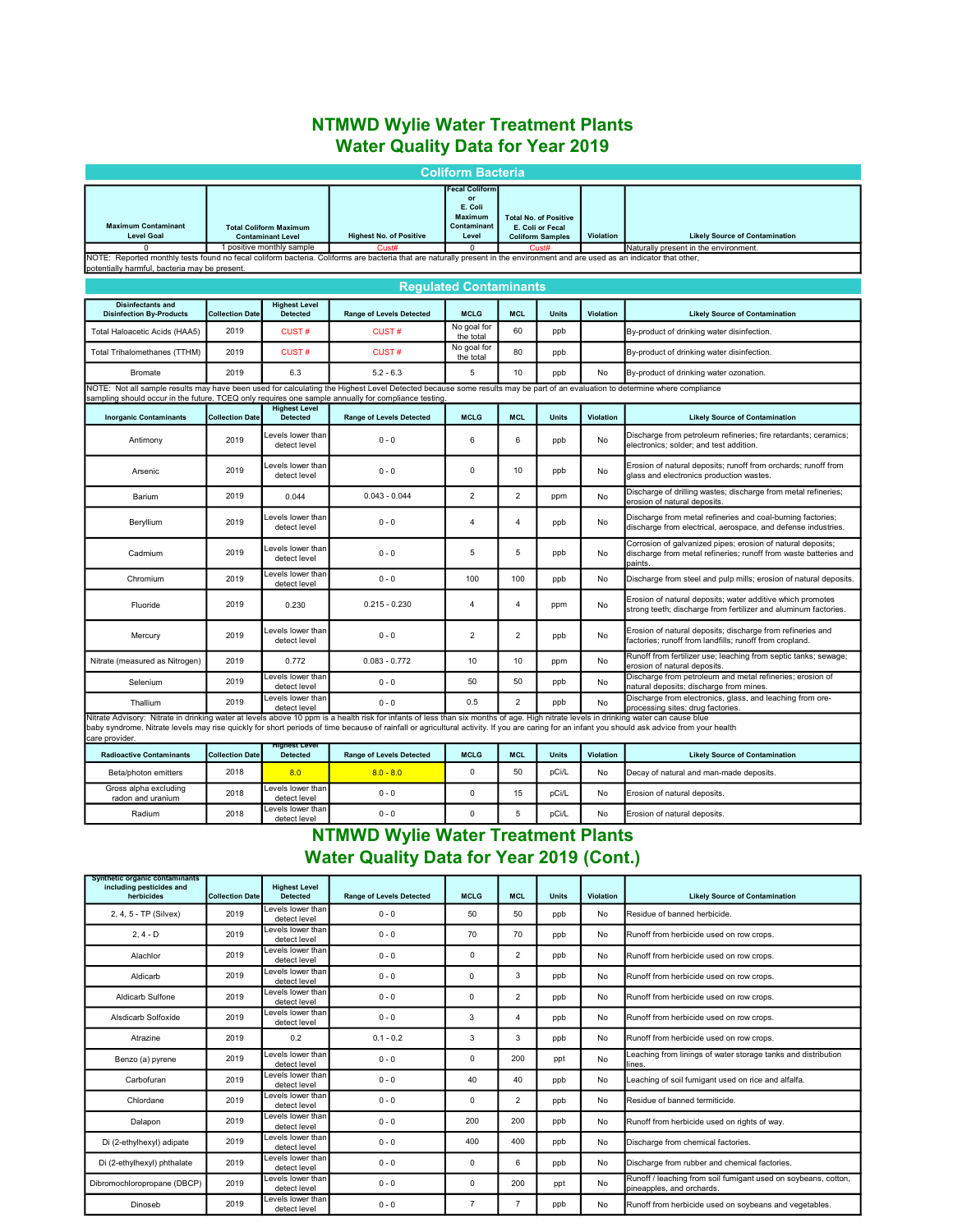| Endrin                               | 2019                   | Levels lower than <b>l</b><br>detect level | $0 - 0$                         | $\overline{2}$          | $\overline{2}$ | ppb          | No.       | Residue of banned insecticide.                                                            |
|--------------------------------------|------------------------|--------------------------------------------|---------------------------------|-------------------------|----------------|--------------|-----------|-------------------------------------------------------------------------------------------|
| Ethylene dibromide                   | 2019                   | Levels lower than<br>detect level          | $0 - 0$                         | $\mathbf 0$             | 50             | ppt          | No        | Discharge from petroleium refineries.                                                     |
| Heptachlor                           | 2019                   | evels lower than<br>detect level           | $0 - 0$                         | 0                       | 400            | ppt          | No        | Residue of banned termiticide.                                                            |
| Heptachlor epoxide                   | 2019                   | Levels lower than<br>detect level          | $0 - 0$                         | $\mathbf 0$             | 200            | ppt          | No        | Breakdown of heptachlor.                                                                  |
| Hexachlorobenzene                    | 2019                   | evels lower than<br>detect level           | $0 - 0$                         | $\mathbf 0$             | 1              | ppb          | No        | Discharge from metal refineries and agricultural chemical<br>factories.                   |
| Hexachlorocyclopentadiene            | 2019                   | Levels lower than<br>detect level          | $0 - 0$                         | 50                      | 50             | ppb          | No        | Discharge from chemical factories.                                                        |
| Lindane                              | 2019                   | Levels lower than<br>detect level          | $0 - 0$                         | 200                     | 200            | ppt          | No        | Runoff / leaching from insecticide used on cattle, lumber, and<br>gardens.                |
| Methoxychlor                         | 2019                   | Levels lower than<br>detect level          | $0 - 0$                         | 40                      | 40             | ppb          | No        | Runoff / leaching from insecticide used on fruits, vegetables,<br>alfalfa, and livestock. |
| Oxamyl [Vydate]                      | 2019                   | Levels lower than<br>detect level          | $0 - 0$                         | 200                     | 200            | ppb          | No        | Runoff / leaching from insecticide used on apples, potatoes, and<br>tomatoes.             |
| Pentachlorophenol                    | 2019                   | Levels lower than<br>detect level          | $0 - 0$                         | $\mathbf 0$             | 1              | ppb          | No        | Discharge from wood preserving factories.                                                 |
| Picloram                             | 2019                   | Levels lower than<br>detect level          | $0 - 0$                         | $\overline{\mathbf{4}}$ | 500            | ppb          | No        | Herbicide runoff.                                                                         |
| Simazine                             | 2019                   | 0.33                                       | $0.32 - 0.33$                   | $\Delta$                | 4              | ppb          | No        | Herbicide runoff.                                                                         |
| Toxaphene                            | 2019                   | evels lower than<br>detect level           | $0 - 0$                         | $\mathbf 0$             | 3              | ppb          | No        | Runoff / leaching from insecticide used on cotton and cattle.                             |
| <b>Volatile Organic Contaminants</b> | <b>Collection Date</b> | <b>Highest Level</b><br><b>Detected</b>    | <b>Range of Levels Detected</b> | <b>MCLG</b>             | <b>MCL</b>     | <b>Units</b> | Violation | <b>Likely Source of Contamination</b>                                                     |
| 1. 1. 1 - Trichloroethane            | 2019                   | Levels lower than<br>detect level          | $0 - 0$                         | 200                     | 200            | ppb          | No        | Discharge from metal degreasing sites and other factories.                                |
| 1. 1. 2 - Trichloroethane            | 2019                   | evels lower than<br>detect level           | $0 - 0$                         | 3                       | 5              | ppb          | No        | Discharge from industrial chemical factories.                                             |
| 1. 1 - Dichloroethylene              | 2019                   | Levels lower than<br>detect level          | $0 - 0$                         | $\overline{7}$          | $\overline{7}$ | ppb          | No        | Discharge from industrial chemical factories.                                             |
| 1, 2, 4 - Trichlorobenzene           | 2019                   | Levels lower than<br>detect level          | $0 - 0$                         | 70                      | 70             | ppb          | No        | Discharge from textile-finishing factories.                                               |
| 1.2 - Dichloroethane                 | 2019                   | Levels lower than<br>detect level          | $0 - 0$                         | 0                       | 5              | ppb          | No        | Discharge from industrial chemical factories.                                             |
| 1, 2 - Dichloropropane               | 2019                   | Levels lower than<br>detect level          | $0 - 0$                         | $\mathbf 0$             | 5              | ppb          | No        | Discharge from industrial chemical factories.                                             |
|                                      |                        |                                            |                                 |                         |                |              |           | Discharge from factories; leaching from gas storage tanks and                             |
| Benzene                              | 2019                   | Levels lower than<br>detect level          | $0 - 0$                         | $\mathbf 0$             | 5              | ppb          | No        | landfills.                                                                                |

### NTMWD Wylie Water Treatment Plants Water Quality Data for Year 2019 (Cont.)

| <b>Volatile Organic Contaminants</b> | <b>Collection Date</b> | <b>Highest Level</b><br><b>Detected</b>    | <b>Range of Levels Detected</b> | <b>MCLG</b> | <b>MCL</b>     | <b>Units</b> | Violation | <b>Likely Source of Contamination</b>                                     |
|--------------------------------------|------------------------|--------------------------------------------|---------------------------------|-------------|----------------|--------------|-----------|---------------------------------------------------------------------------|
| Chlorobenzene                        | 2019                   | Levels lower than<br>detect level          | $0 - 0$                         | 100         | 100            | ppb          | No        | Discharge from chemical and agricultural chemical factories.              |
| Dichloromethane                      | 2019                   | Levels lower than<br>detect level          | $0 - 0$                         | 0           | 5              | ppb          | No        | Discharge from pharmaceutical and chemical factories.                     |
| Ethylbenzene                         | 2019                   | Levels lower than<br>detect level          | $0 - 0$                         | $\Omega$    | 700            | ppb          | No        | Discharge from petroleum refineries.                                      |
| Styrene                              | 2019                   | Levels lower than<br>detect level          | $0 - 0$                         | 100         | 100            | ppb          | No.       | Discharge from rubber and plastic factories; leaching from<br>landfills.  |
| Tetrachloroethylene                  | 2019                   | Levels lower than<br>detect level          | $0 - 0$                         | $\Omega$    | 5              | ppb          | No        | Discharge from factories and dry cleaners.                                |
| Toluene                              | 2019                   | Levels lower than <b>l</b><br>detect level | $0 - 0$                         |             |                | ppm          | No        | Discharge from petroleum factories.                                       |
| Trichloroethylene                    | 2019                   | Levels lower than<br>detect level          | $0 - 0$                         | 0           | 5              | ppb          | No        | Discharge from metal degreasing sites and other factories.                |
| Vinyl Chloride                       | 2019                   | Levels lower than<br>detect level          | $0 - 0$                         | 0           | $\overline{2}$ | ppb          | No        | Leaching from PVC piping; discharge from plastics factories.              |
| Xylenes                              | 2019                   | Levels lower than <b>l</b><br>detect level | $0 - 0$                         | 10          | 10             | ppm          | No        | Discharge from petroleum factories; discharge from chemical<br>factories. |
| cis - 1, 2 - Dichloroethylene        | 2019                   | Levels lower than<br>detect level          | $0 - 0$                         | 70          | 70             | ppb          | No        | Discharge from industrial chemical factories.                             |
| o - Dichlorobenzene                  | 2019                   | Levels lower than <b>l</b><br>detect level | $0 - 0$                         | 600         | 600            | ppb          | No        | Discharge from industrial chemical factories.                             |
| p - Dichlorobenzene                  | 2019                   | Levels lower than<br>detect level          | $0 - 0$                         | 75          | 75             | ppb          | No        | Discharge from industrial chemical factories.                             |
| trans - 1, 2 - Dicholoroethylene     | 2019                   | Levels lower than <b>l</b><br>detect level | $0 - 0$                         | 100         | 100            | ppb          | No        | Discharge from industrial chemical factories.                             |

# Turbidity

|                                                                                                                                                                                    | Limit<br>(Treatment Technique) | <b>Level Detected</b> | Violation | <b>Likely Source of Contamination</b> |  |  |  |
|------------------------------------------------------------------------------------------------------------------------------------------------------------------------------------|--------------------------------|-----------------------|-----------|---------------------------------------|--|--|--|
| <b>Highest single measurement</b>                                                                                                                                                  | 1 NTU                          | 0.97                  | No        | Soil runoff.                          |  |  |  |
| Lowest monthly percentage (%) meeting limit                                                                                                                                        | $0.3$ NTU                      | 95.50%                | No        | Soil runoff.                          |  |  |  |
| NOTE: Turbidity is a measurement of the cloudiness of the water caused by suspended particles. We monitor it because it is a good indicator of water quality and the effectiveness |                                |                       |           |                                       |  |  |  |
| of our filtration.                                                                                                                                                                 |                                |                       |           |                                       |  |  |  |

| <b>Maximum Residual Disinfectant Level</b>                                                                                                                                                                                                                                                                                                                                                                                                                                                                   |                                                                                                                                                                                                                                                                                                                         |                                           |                                                  |                                              |             |              |              |                                        |
|--------------------------------------------------------------------------------------------------------------------------------------------------------------------------------------------------------------------------------------------------------------------------------------------------------------------------------------------------------------------------------------------------------------------------------------------------------------------------------------------------------------|-------------------------------------------------------------------------------------------------------------------------------------------------------------------------------------------------------------------------------------------------------------------------------------------------------------------------|-------------------------------------------|--------------------------------------------------|----------------------------------------------|-------------|--------------|--------------|----------------------------------------|
| <b>Disinfectant Type</b>                                                                                                                                                                                                                                                                                                                                                                                                                                                                                     | Year                                                                                                                                                                                                                                                                                                                    | Average Level of<br><b>Quarterly Data</b> | <b>Lowest Result</b><br>of Single Sample         | <b>Highest Result</b><br>of Single<br>Sample | <b>MRDL</b> | <b>MRDLG</b> | <b>Units</b> | <b>Source of Chemical</b>              |
| Chlorine Residual (Chloramines)                                                                                                                                                                                                                                                                                                                                                                                                                                                                              | 2019                                                                                                                                                                                                                                                                                                                    | Cust#                                     | Cust#                                            | Cust#                                        | 4.00        | 4.0          | ppm          | Disinfectant used to control microbes. |
| Chlorine Dioxide                                                                                                                                                                                                                                                                                                                                                                                                                                                                                             | 2019                                                                                                                                                                                                                                                                                                                    | O                                         |                                                  | $\Omega$                                     | 0.80        | 0.80         | ppm          | Disinfectant.                          |
| Chlorite                                                                                                                                                                                                                                                                                                                                                                                                                                                                                                     | 2019                                                                                                                                                                                                                                                                                                                    | 0.04                                      | 0.00                                             | 0.42                                         | 1.00        | N/A          | ppm          | Disinfectant.                          |
|                                                                                                                                                                                                                                                                                                                                                                                                                                                                                                              | NOTE: Water providers are required to maintain a minimum chlorine disinfection residual level of 0.5 parts per million (ppm) for systems disinfecting with chloramines and an annual<br>average chlorine disinfection residual level of between 0.5 (ppm) and 4 parts per million (ppm).<br><b>Total Organic Carbon</b> |                                           |                                                  |                                              |             |              |              |                                        |
|                                                                                                                                                                                                                                                                                                                                                                                                                                                                                                              | <b>Collection Date</b>                                                                                                                                                                                                                                                                                                  |                                           | <b>Highest Level</b><br><b>Detected</b>          | Range of Levels Detected                     |             |              | <b>Units</b> | <b>Likely Source of Contamination</b>  |
| Source Water                                                                                                                                                                                                                                                                                                                                                                                                                                                                                                 | 2019                                                                                                                                                                                                                                                                                                                    |                                           | 5.08                                             | $3.89 - 5.08$                                |             |              | ppm          | Naturally present in the environment.  |
| <b>Drinking Water</b>                                                                                                                                                                                                                                                                                                                                                                                                                                                                                        | 2019                                                                                                                                                                                                                                                                                                                    |                                           | 3.60                                             | 1.55 - 3.60                                  |             |              | ppm          | Naturally present in the environment.  |
| Removal Ratio                                                                                                                                                                                                                                                                                                                                                                                                                                                                                                | 2019                                                                                                                                                                                                                                                                                                                    |                                           | $%$ removal $*$<br>$19.3 - 63.3$<br>IN/A<br>63.3 |                                              |             |              |              |                                        |
| NOTE: Total organic carbon (TOC) has no health effects. The disinfectant can combine with TOC to form disinfection by-products. Disinfection is necessary to ensure that water<br>does not have unacceptable levels of pathogens. By-products of disinfection include trihalomethanes (THMs) and haloacetic acids (HAA) which are reported elsewhere in this report.<br>* Removal ratio is the percent of TOC removed by the treatment process divided by the percent of TOC required by TCEQ to be removed. |                                                                                                                                                                                                                                                                                                                         |                                           |                                                  |                                              |             |              |              |                                        |